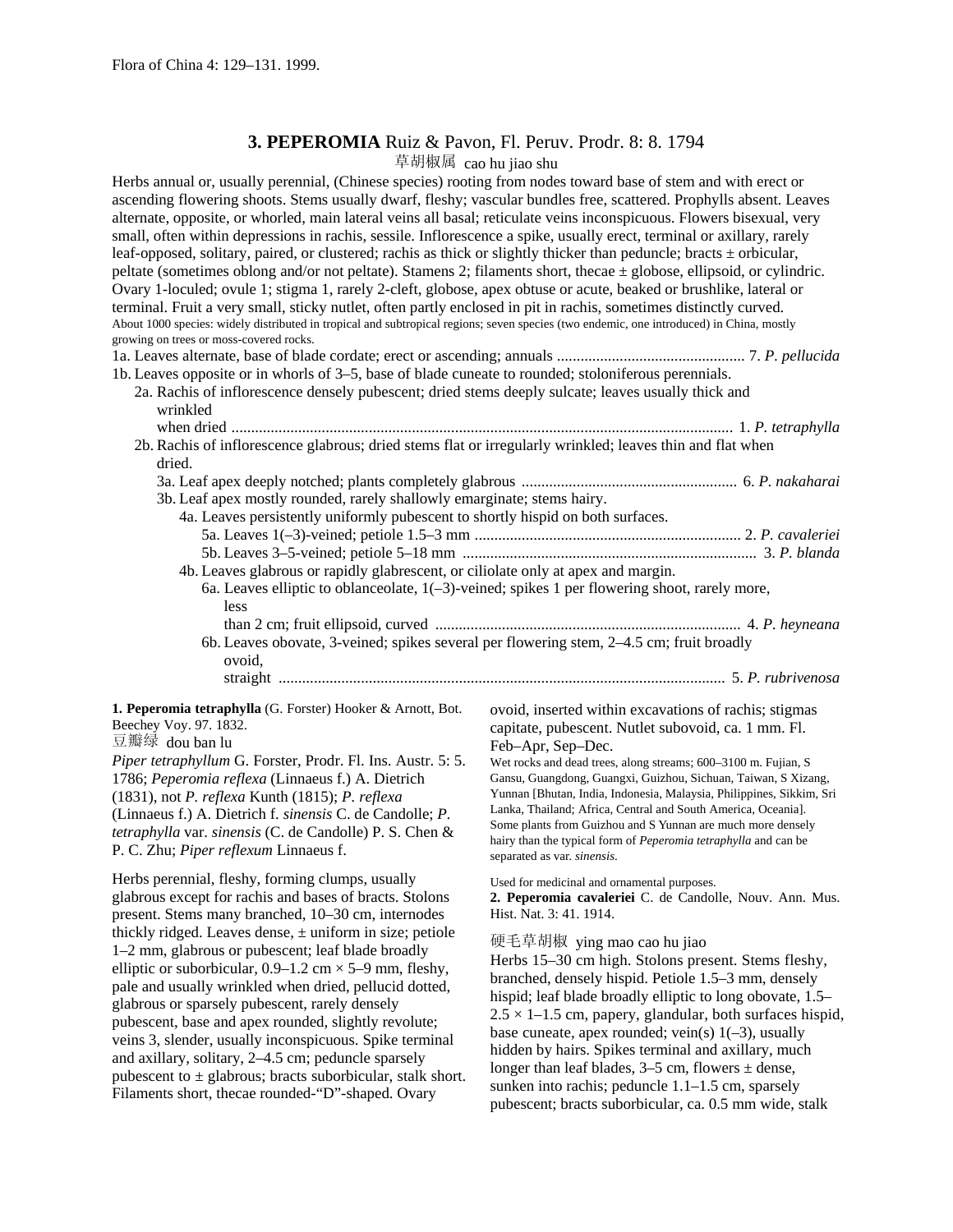short. Filaments slender; anthers globose. Ovary ellipsoid, dotted, apex  $\pm$  acute, scabrous. Fl. May–Jul.

• Forests, wet rocks. Guangxi, Guizhou, Yunnan.

This species might prove to be a depauperate form of the widespread and variable *Peperomia blanda*.

**3. Peperomia blanda** (Jacquin) Kunth, Nov. Gen. Sp. 1: 67. 1816.

## 石蝉草 shi chan cao

*Piper blandum* Jacquin, Collectanea 3: 211. 1789; *Peperomia arabica* Decaisne ex Miquel var. *floribunda* Miquel; *P. blanda* var. *floribunda* (Miquel) Hüber; *P. dindygulensis* Miquel; *P. esquirolii* H. Léveillé; *P. fauriei* C. de Candolle; *P. formosana* C. de Candolle; *P. japonica* Makino; *P. laticaulis* C. de Candolle; *P. leptostachya* Hooker & Arnott; *P. leptostachya* f. *cambodiana* C. de Candolle; *P. leptostachya* var. *cambodiana* (C. de Candolle) Merrill; *P. sui* Lin & Lu. Herbs perennial, usually terrestrial, (10–)20–45(–50) cm high, all parts pubescent. Stolons present, slender, leafless. Stems often very fleshy, often reddish. Petiole  $(0.5-11-1.5)$  cm; leaf blades elliptic-obovate, those at base of stem sometimes suborbicular, abaxially often reddish,  $2-4(-6.5) \times 1-2(-4)$  cm,  $\pm$  membranous when dried, glandular, both surfaces pubescent, base tapered to cuneate, apex rounded to subacute; veins 3(–5). Spikes terminal and from axils of apical leaves, sometimes fascicled,  $(3.5–)5–8(-12)$  cm, flowers lax; peduncle  $0.5-1.5(-2)$  cm; rachis  $2.5-10$  cm  $\times (0.5-1) - 2$ mm; bracts  $\pm$  orbicular, ca. 0.8 mm wide, gland dotted. Filaments short, thecae rounded-"D"-shaped. Ovary obovoid, apex obtuse to emarginate. Nutlet sometimes borne on shortly conical false pedicel when fully ripe, globose to broadly ellipsoid, 0.5–0.8(–1.2) mm, obscurely papillate. Fl. Apr–Dec.

Forests, shady, wet rock crevices; 100–1900 m. Fujian, Guangdong, Guangxi, Guizhou, Hainan, Taiwan, Yunnan [Bangladesh, Cambodia, India, Japan, Malaysia, Myanmar, Sri Lanka, Thailand, N Vietnam; Africa, SW Asia, South America].

A very wide view has been taken of this taxon, which is treated as a pantropical species. The extremes are certainly very distinct: robust, green plants with large whorls of blunt tipped leaves (*"Peperomia japonica"*), contrasting with more slender plants, often with reddish stems and abaxial leaf surfaces, and with pairs of acutely tipped leaves (*"P. dindygulensis"*), but these are connected through intermediates, and it does not seem practicable to separate taxa. A possible exception is the recently described *P. sui,* from Taiwan, which is very clearly differentiated from other collections from that island (which mostly fall comfortably within *P. japonica* sensu stricto) by the minutely papillate abaxial leaf epidermis. This feature is very difficult to see in herbarium material and needs investigating more widely. The "pseudopedicels" (minute, domed swellings of the rachis that raise up the mature fruit), which are supposed to provide a distinction between *P. blanda* and *P. leptostachya* (present in the former, absent in the latter), occur very irregularly throughout the range of this species and are probably of uncertain significance.

## Used medicinally.

**4. Peperomia heyneana** Miquel, Syst. Piperac. 123. 1843.

蒙自草胡椒 meng zi cao hu jiao

*Peperomia duclouxii* C. de Candolle.

Herbs perennial, forming clumps, 5–15 cm or slightly higher. Stolons present. Stems branched, glabrous or sparsely pubescent. Petiole 1–8 mm, usually glabrous; middle and leaf blades toward base of stem usually small, obovate-oblong or obovate-cuneate, rarely suborbicular,  $0.5-1.5$  cm  $\times$  3–8 mm, membranous, dotted, both surfaces glabrous or finely pubescent when young, glabrescent, base cuneate, apex rounded or emarginate, rarely with ciliolate sinus; veins 1 or 3. Spikes terminal, rarely axillary, usually solitary, rarely fascicled, 1–4.5 cm; peduncle 0.5–1.5 cm; rachis glabrous,  $1-2$  mm thick; bracts  $\pm$  orbicular, ca. 0.5 mm wide, stalk short. Filaments slightly longer than anthers; anthers  $\pm$  globose. Ovary ovoid, oblique, very small, papillate-pilose; stigmas glabrous. Nutlet ovoid to ovoid-oblong, ca.  $0.8 \times 0.4$  mm. Fl. Apr–Oct. Forests, ravines, wet, moss-covered rocks; 800–2000 m. W Guangxi, Guizhou, S Sichuan, Xizang, Yunnan [Bhutan, India, Myanmar, Nepal, Sikkim].

**5. Peperomia rubrivenosa** C. de Candolle, Philipp. J. Sci., C. 5: 409. 1910.

兰屿椒草 lan yu jiao cao

*Peperomia kotoensis* Yamamoto.

Herbs perennial, 3–9 cm high, most parts sparsely pilose. Stems with a few hairs. Petiole 3–9 mm; leaf blade obovate, orbicular, ovate-rhombic, or ovate, 1.2–  $2.5 \times 1.2 - 1.5$  cm, papery, base cuneate to rounded, apex rounded, margin sparsely hairy when young; veins 3. Spikes both terminal and from axils of apical leaves, sometimes up to 3 together, several per flowering shoot, to ca. 4 cm  $\times$  1 mm; peduncle to 1.1 cm; rachis to 3 cm; flowers sparse; bracts orbicular, ca. 0.5 mm wide. Filaments very short; anthers orbicular. Nutlet broadly ovoid, ca.  $0.6 \times 0.4$  mm.

Wet, evergreen forests, on moss-covered rocks and trees; 300–400 m. Taiwan (Lan Yu opposite SE coast) [Philippines].

**6. Peperomia nakaharai** Hayata, J. Coll. Sci. Imp. Univ. Tokyo 25: 188. 1908.

山椒草 shan jiao cao

Herbs perennial, ca. 9 cm high, glabrous throughout. Stolons present. Stems prostrate, with many ascending branchlets. Petiole 0.5–3 mm; leaf blade obovatecuneate,  $3-11 \times 2-6$  mm,  $\pm$  membranous, abaxially glaucous, base cuneate to rounded, apex deeply notched; vein 1. Spikes terminal, ca. 1.5 cm; rachis 0.5–2 cm; bracts gland dotted. Ovary sessile, ovoid. Nutlet ca. 0.5 mm. Fl. Jun–Nov.

• Forests; 700–2500 m. SC Taiwan.

**7. Peperomia pellucida** (Linnaeus) Kunth, Nov. Gen. Sp. 1: 64. 1816.

草胡椒 cao hu jiao

*Piper pellucidum* Linnaeus, Sp. Pl. 1: 30. 1753.

Herbs annual, fleshy, 20–40 cm high, all parts glabrous. Stems erect or ascending, branched, glabrous. Petiole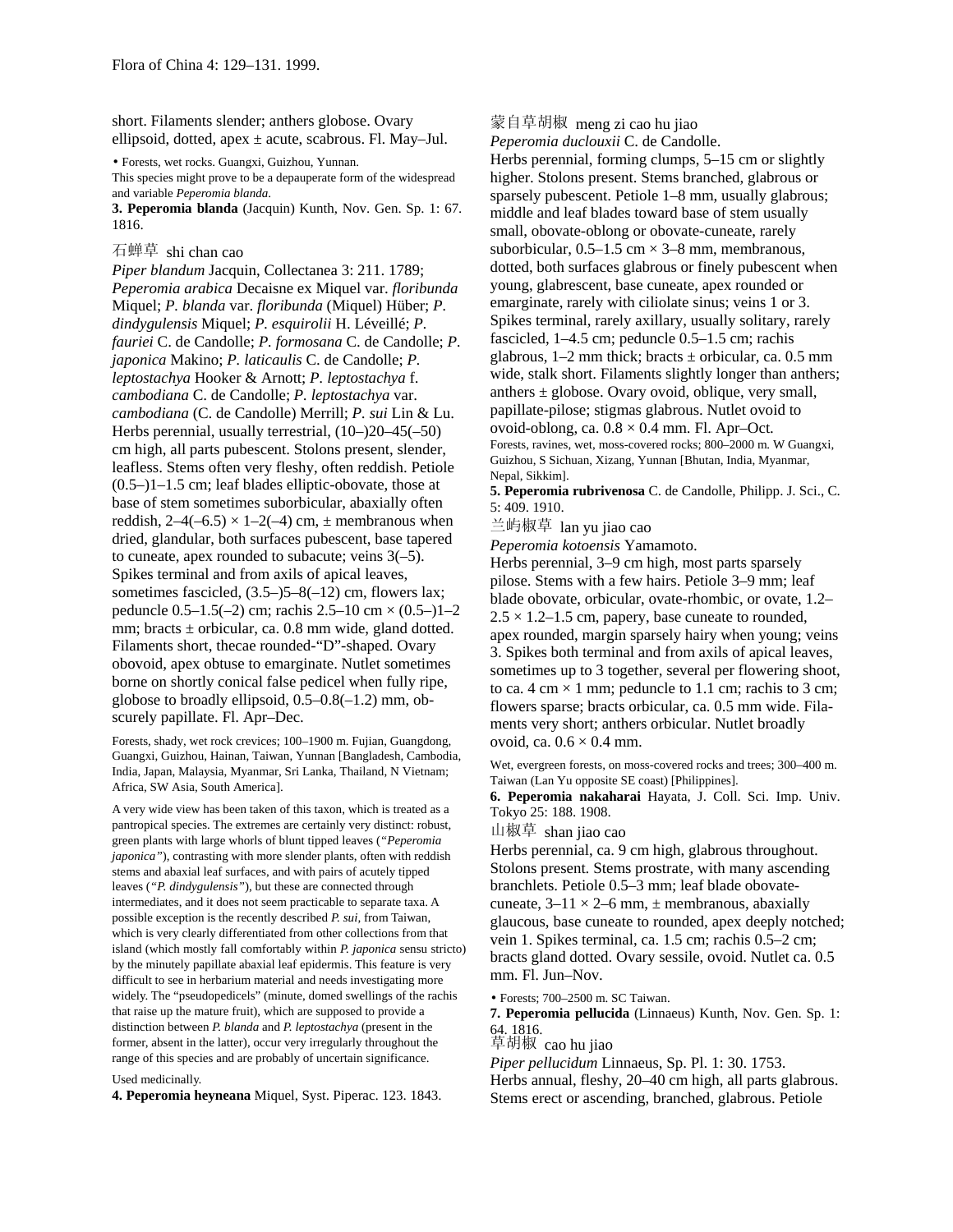Flora of China 4: 129–131. 1999.

1–2 cm; leaf blade broadly ovate or ovate-triangular, length  $\pm$  equal to width, 1–3.5 cm, membranous, both surfaces glabrous, translucent, base cordate, apex acute or obtuse; veins 5–7. Spikes terminal or leaf-opposed, slender, 2–6 cm, glabrous, flowers lax; bracts suborbicular, ca. 0.5 mm wide, stalk short. Anthers subglobose. Ovary ellipsoid; stigmas pubescent. Nutlet globose, ca. 0.5 mm in diam. Fl. Apr–Jul.

Wet places within forests, rock crevices, bases of cliffs, sometimes a weed of cultivation; near sea level to 200 m. Fujian, Guangdong, Guangxi, Hainan, Yunnan [native to tropical North and South America].